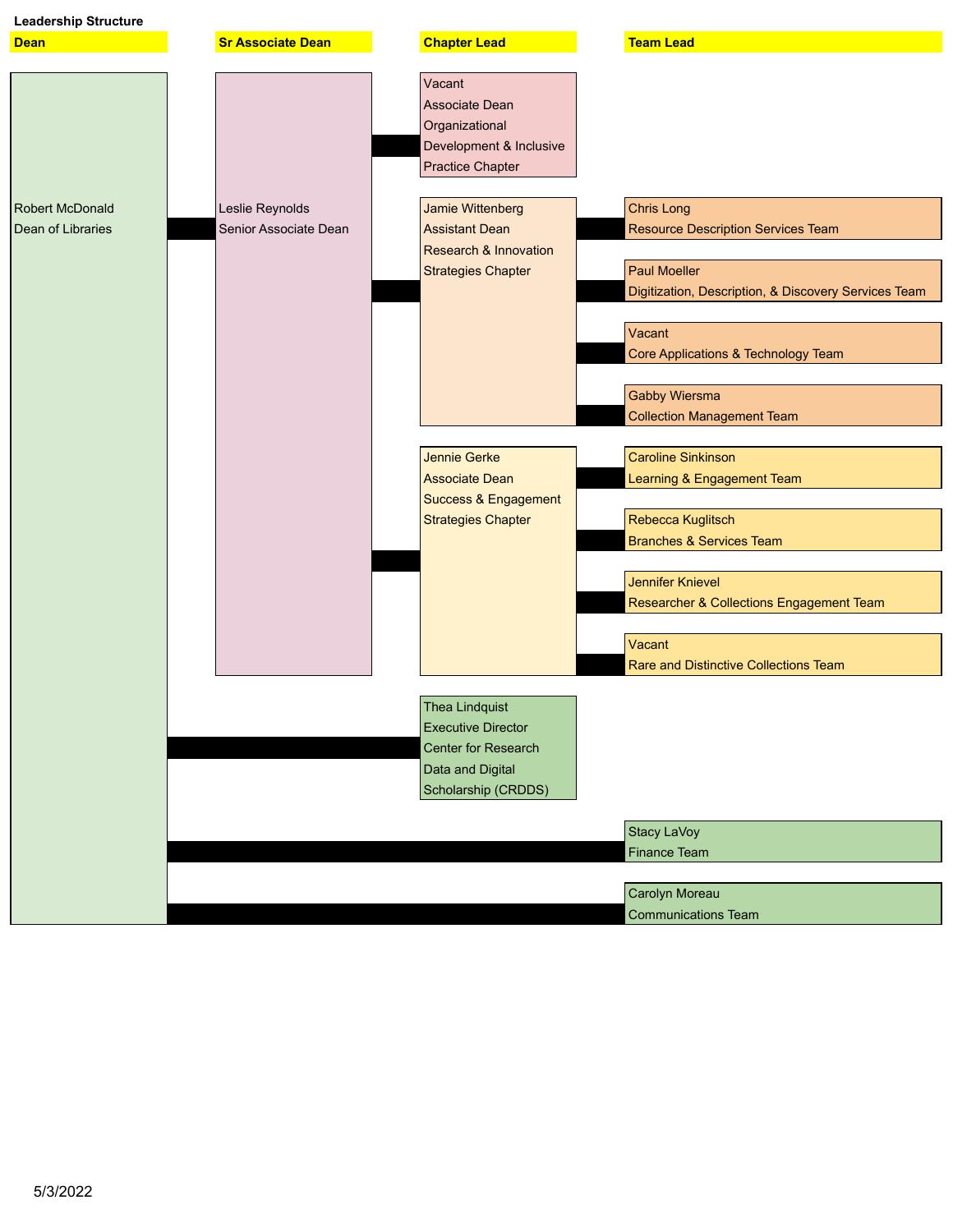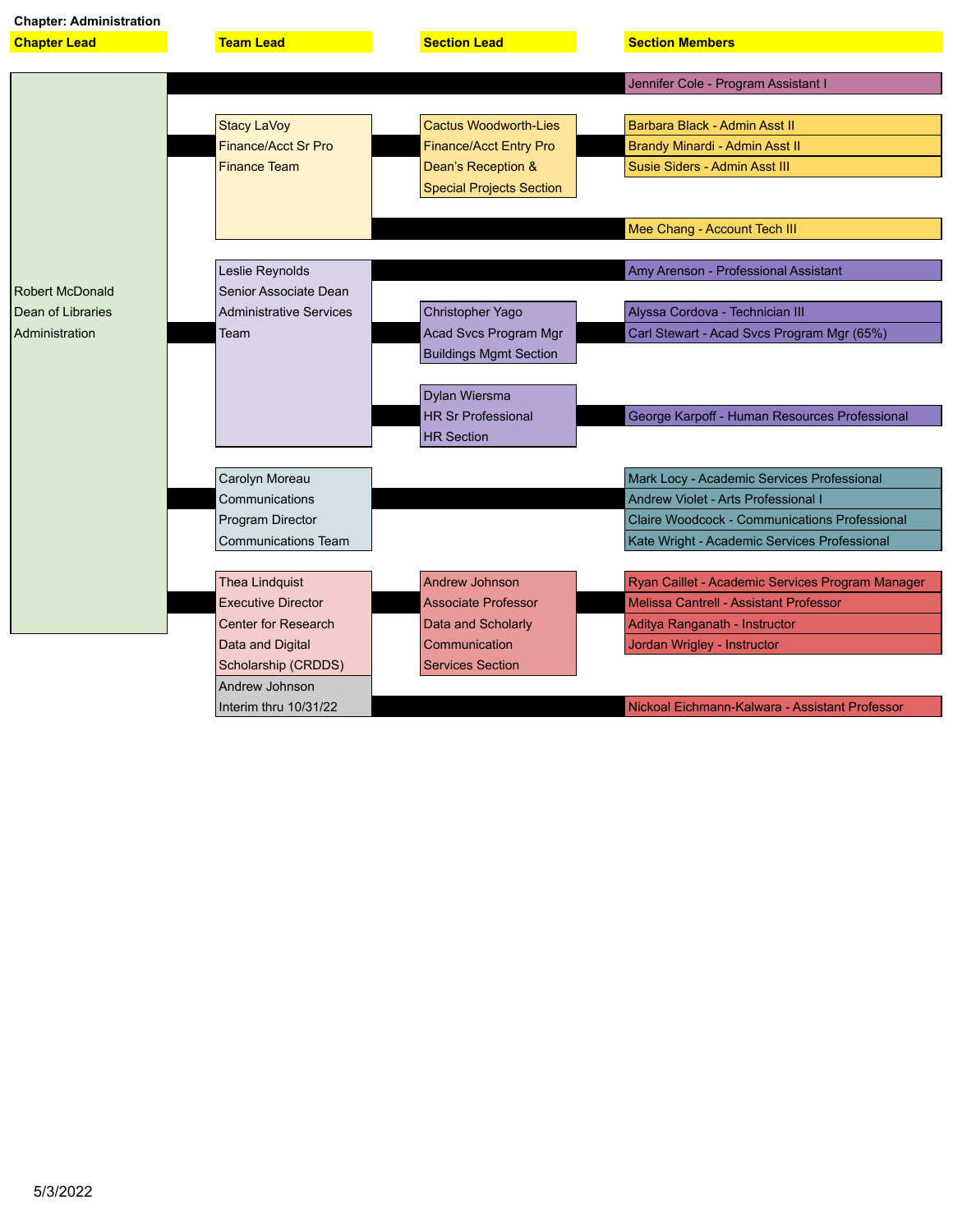## **Chapter: Organizational Development & Inclusive Practice**

**Chapter Lead Team Lead Section Lead Section Members**

| Vacant                  |
|-------------------------|
| Associate Dean          |
| Organizational          |
| Development & Inclusive |
| Practice                |
|                         |
|                         |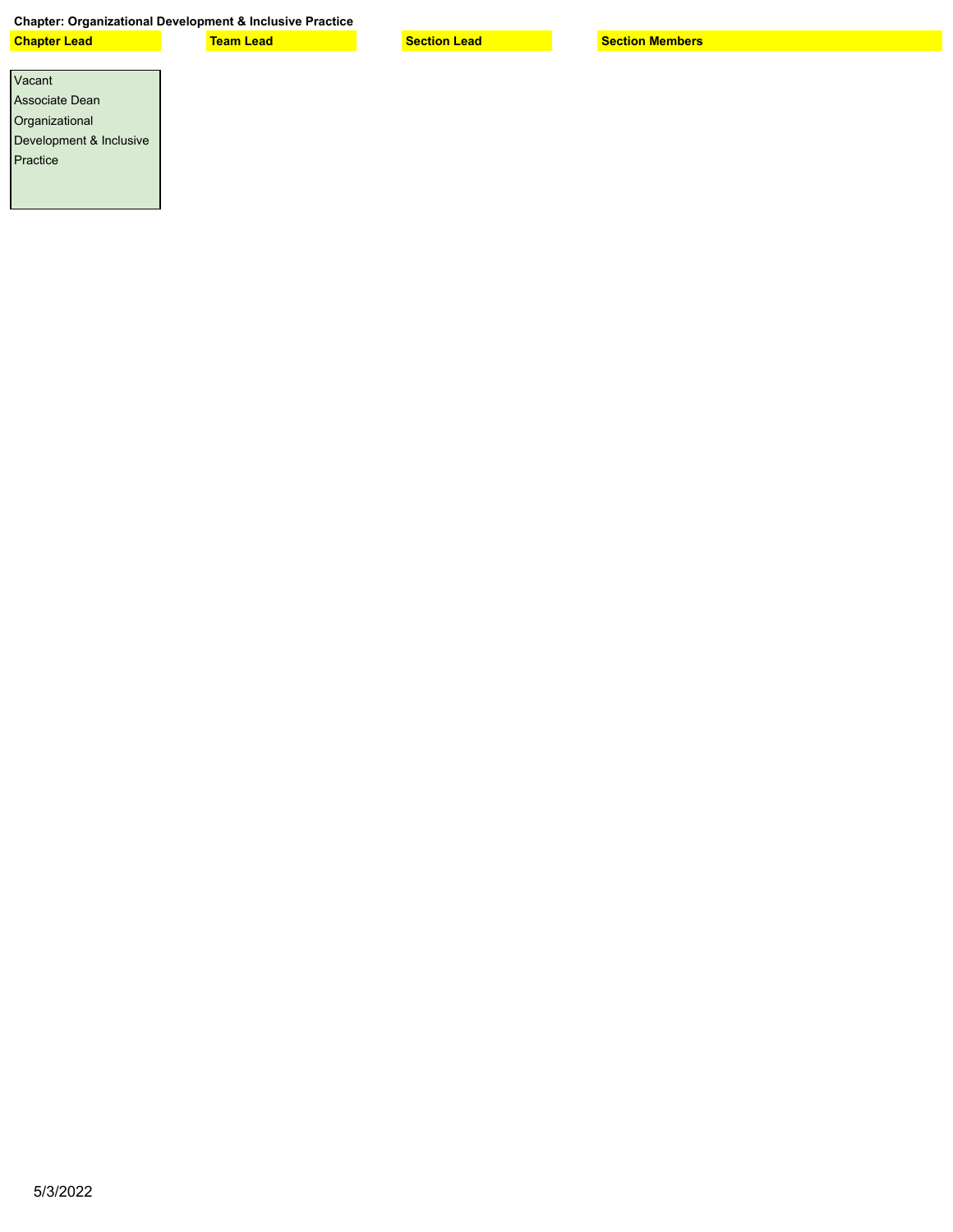| <b>Chapter: Research &amp; Innovation Strategies</b> |                                                    |                                                               |                                                                                                  |  |  |  |
|------------------------------------------------------|----------------------------------------------------|---------------------------------------------------------------|--------------------------------------------------------------------------------------------------|--|--|--|
| <b>Chapter Lead</b>                                  | <b>Team Lead</b>                                   | <b>Section Lead</b>                                           | <b>Section Members</b>                                                                           |  |  |  |
|                                                      |                                                    |                                                               |                                                                                                  |  |  |  |
|                                                      | <b>Chris Long</b>                                  | <b>Jim Kalwara</b>                                            | Josie Fania - Lib Tech III                                                                       |  |  |  |
|                                                      | <b>Associate Professor</b>                         | <b>Instructor</b>                                             | Anna Ferris - Associate Professor                                                                |  |  |  |
|                                                      | <b>Resource Description</b>                        | <b>Special Materials</b>                                      | Carole Griffin - Academic Services Professional                                                  |  |  |  |
|                                                      | <b>Services Team</b>                               | <b>Cataloging Section</b>                                     | Mathew Marquardt - Library Technician I                                                          |  |  |  |
|                                                      |                                                    |                                                               | Dresha Schaden - Lib Tech III                                                                    |  |  |  |
|                                                      |                                                    | Sara Riggs                                                    | Svetlana Stepanyan - Lib Tech III                                                                |  |  |  |
|                                                      |                                                    | <b>Acad Svcs Prog Mgr</b>                                     |                                                                                                  |  |  |  |
|                                                      |                                                    | <b>General Collections</b>                                    | Hui Lang - Lib Tech III                                                                          |  |  |  |
|                                                      |                                                    | <b>Cataloging Section</b>                                     | <b>Yuko Marshall - Lib Tech III</b>                                                              |  |  |  |
|                                                      |                                                    |                                                               | Toni Thiebault - Lib Tech II                                                                     |  |  |  |
|                                                      | <b>Paul Moeller</b>                                |                                                               |                                                                                                  |  |  |  |
| Jamie Wittenberg                                     |                                                    | <b>Michael Dulock</b>                                         | Kelly Brichta - Media Specialist III                                                             |  |  |  |
| Assistant Dean                                       | <b>Associate Professor</b>                         | <b>Associate Professor</b>                                    | John Dziadecki - IT Tech                                                                         |  |  |  |
| <b>Research &amp; Innovation</b>                     | Digitization, Description,<br>& Discovery Services | <b>Digital Asset</b>                                          | Michael Riberdy - Communications Program Mgr<br>Adrienne Wagner - Academic Services Professional |  |  |  |
| <b>Strategies Chapter</b>                            | Team                                               | <b>Management &amp; Production</b><br><b>Services Section</b> |                                                                                                  |  |  |  |
|                                                      |                                                    |                                                               | Erin Block - Academic Services Professional                                                      |  |  |  |
|                                                      |                                                    | Nicole Trujillo                                               | Steve Brown - Academic Services Professional                                                     |  |  |  |
|                                                      |                                                    | <b>Assistant Professor</b>                                    | <b>Emily Semenoff - Instructor</b>                                                               |  |  |  |
|                                                      |                                                    | <b>Metadata Optimization</b>                                  | <b>Erik Radio - Assistant Professor</b>                                                          |  |  |  |
|                                                      |                                                    | & Discovery Section                                           | Melanie Walker - Academic Services Professional                                                  |  |  |  |
|                                                      |                                                    |                                                               | Sarah Werling - Lib Tech II                                                                      |  |  |  |
|                                                      |                                                    |                                                               |                                                                                                  |  |  |  |
|                                                      | Vacant                                             | James Fuller                                                  | Steve Ellis - IT Professional                                                                    |  |  |  |
|                                                      | Core Applications &                                | <b>IT Sr Professional</b>                                     | Jeremy Seiferth - IT Professional                                                                |  |  |  |
|                                                      | <b>Technology Team</b>                             | <b>FOLIO Section</b>                                          |                                                                                                  |  |  |  |
|                                                      |                                                    |                                                               |                                                                                                  |  |  |  |
|                                                      | James Fuller                                       | Vida Sabeti                                                   |                                                                                                  |  |  |  |
|                                                      | Interim thru 2022                                  | <b>IT Sr Professional</b>                                     | Erika Kleinova - IT Professional                                                                 |  |  |  |
|                                                      |                                                    | Infrastructure & Apps                                         |                                                                                                  |  |  |  |
|                                                      |                                                    | Section                                                       |                                                                                                  |  |  |  |
|                                                      |                                                    |                                                               |                                                                                                  |  |  |  |
|                                                      | Gabrielle Wiersma                                  | Juleah Swanson                                                | Leonardo Arellano - Acad Svcs Professional                                                       |  |  |  |
|                                                      | <b>Associate Professor</b>                         | <b>Associate Professor</b>                                    | Linda Helgoth - Working Retiree (45%)                                                            |  |  |  |
|                                                      | <b>Collection Management</b>                       | Acquisitions & Accounting                                     | Kimberly Lawler - Acad Svcs Professional                                                         |  |  |  |
|                                                      | Team                                               | <b>Services Section</b>                                       | David Norton - Library Technician II                                                             |  |  |  |
|                                                      |                                                    |                                                               | Lynne Rest - Library Technician II                                                               |  |  |  |
|                                                      | Juleah Swanson                                     | Kimberly Lawler                                               | Steven Selleck - Student Services Specialist II                                                  |  |  |  |
|                                                      | Interim thru 6/30/2022                             | Interim thru 6/30/2022                                        | Rebecca Stone - Accounting Technician III                                                        |  |  |  |
|                                                      |                                                    |                                                               |                                                                                                  |  |  |  |
|                                                      |                                                    | Claire Hoag                                                   | Brandon Berntson - Library Technician III                                                        |  |  |  |
|                                                      |                                                    | Acad Svcs Prog Mgr<br><b>Collection Couriers &amp;</b>        | Lynn Hildebrand - Library Technician II                                                          |  |  |  |
|                                                      |                                                    |                                                               | Shaylan Holmes - Library Technician II                                                           |  |  |  |
|                                                      |                                                    | <b>Caretakers Section</b>                                     | Andrew Kreutzer - Library Technician II                                                          |  |  |  |
|                                                      |                                                    | Arthur Aguilera                                               |                                                                                                  |  |  |  |
|                                                      |                                                    | Interim thru 6/30/2022                                        | Arthur Aguilera - Instructor                                                                     |  |  |  |
|                                                      |                                                    |                                                               |                                                                                                  |  |  |  |
|                                                      |                                                    | Megan Lambert                                                 | John Graffeo - Library Technician I                                                              |  |  |  |
|                                                      |                                                    | Acad Svcs Prog Mgr                                            | Hillary Morgan - Acad Svcs Professional                                                          |  |  |  |
|                                                      |                                                    | <b>Preservation &amp; Collection</b>                          |                                                                                                  |  |  |  |
|                                                      |                                                    | Care Section                                                  | Kit Kat Carlson - Library Technician II                                                          |  |  |  |
|                                                      |                                                    |                                                               |                                                                                                  |  |  |  |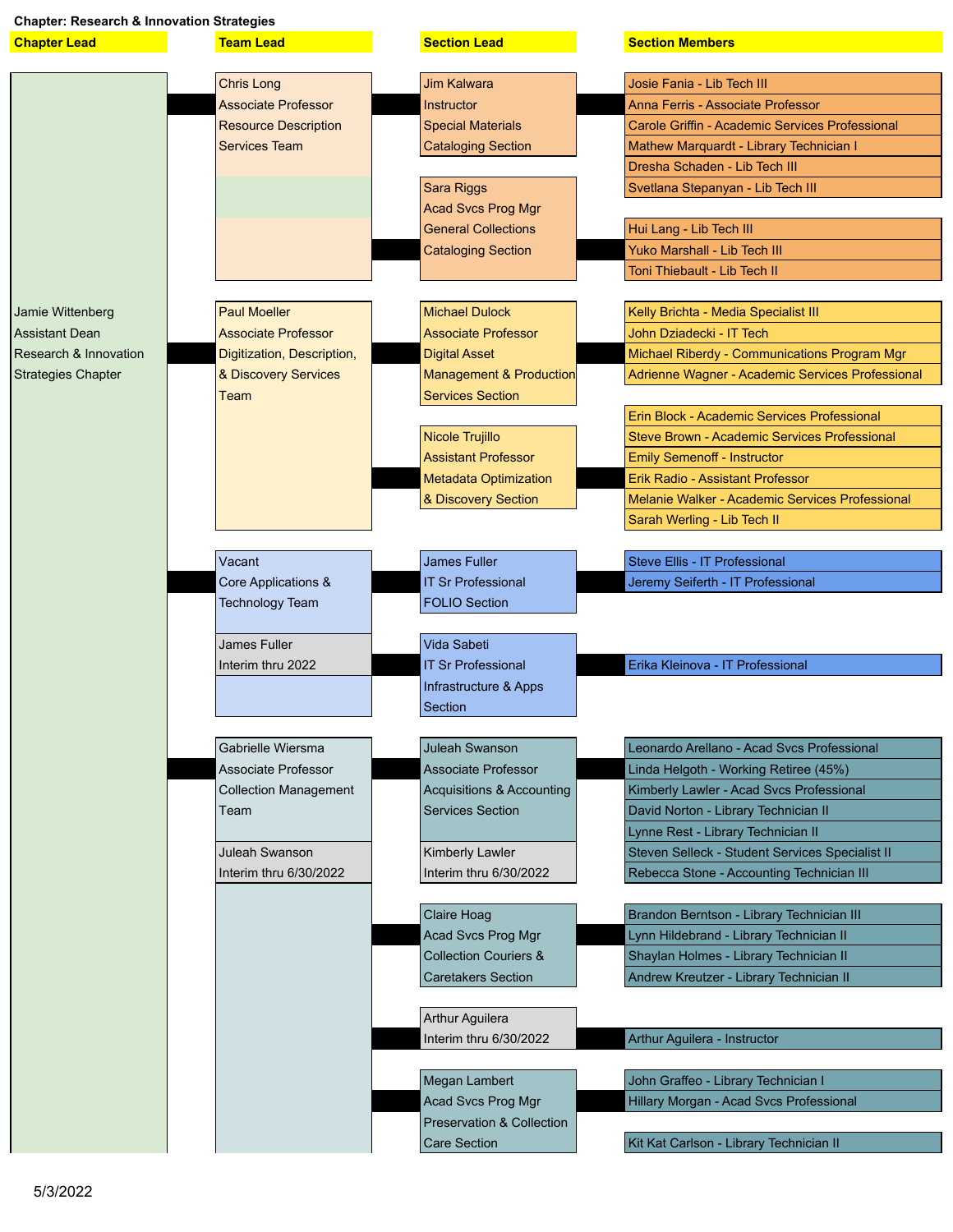Gloria Lamboy - Library Technician II Beth Arellano Joanne McIntyre - Acad Svcs Sr Professional Acad Svcs Manager Julia Seko - Library Technician II (75%) Resource Sharing Section | Lisa Tatum - Acad Svcs Prg Mgr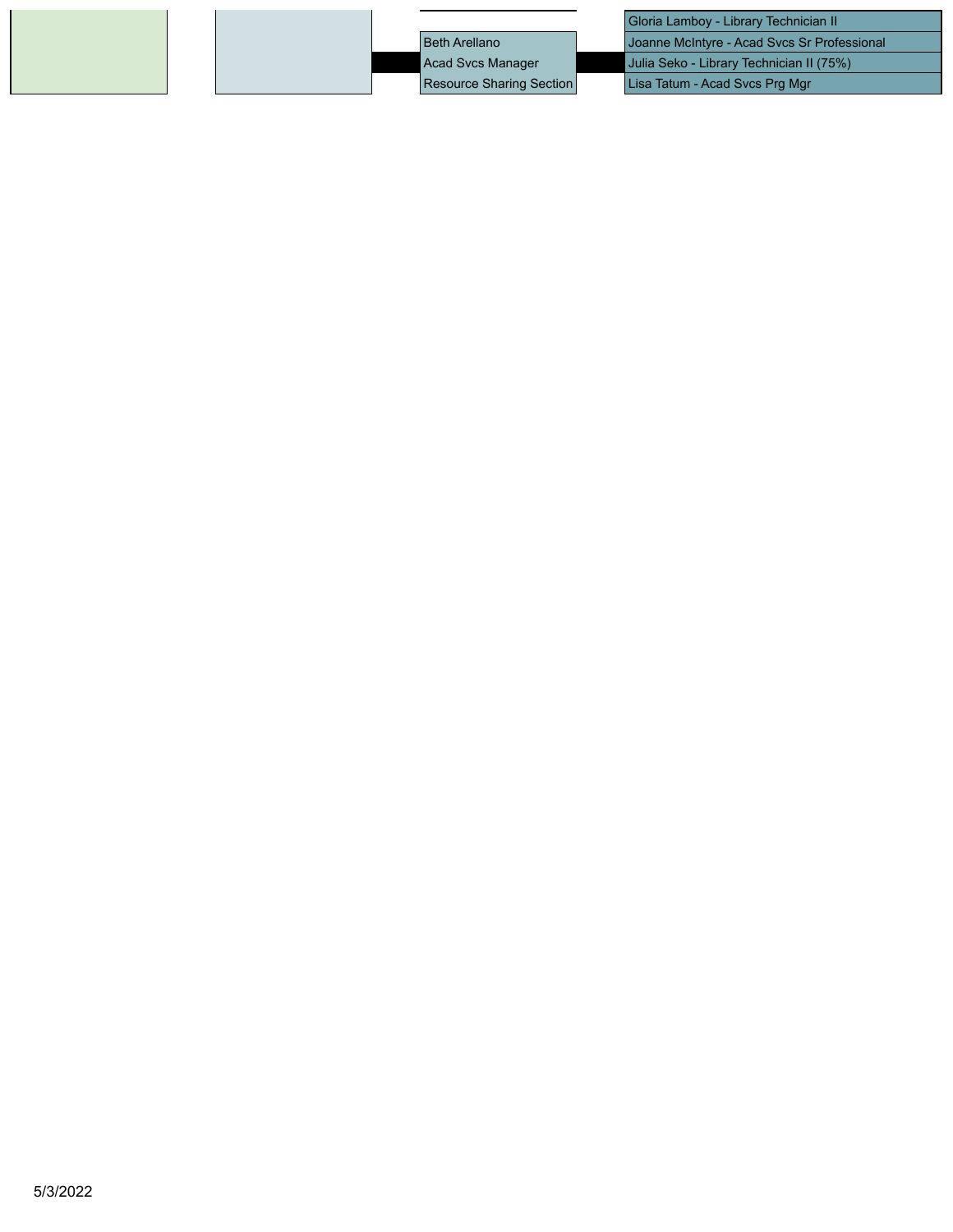